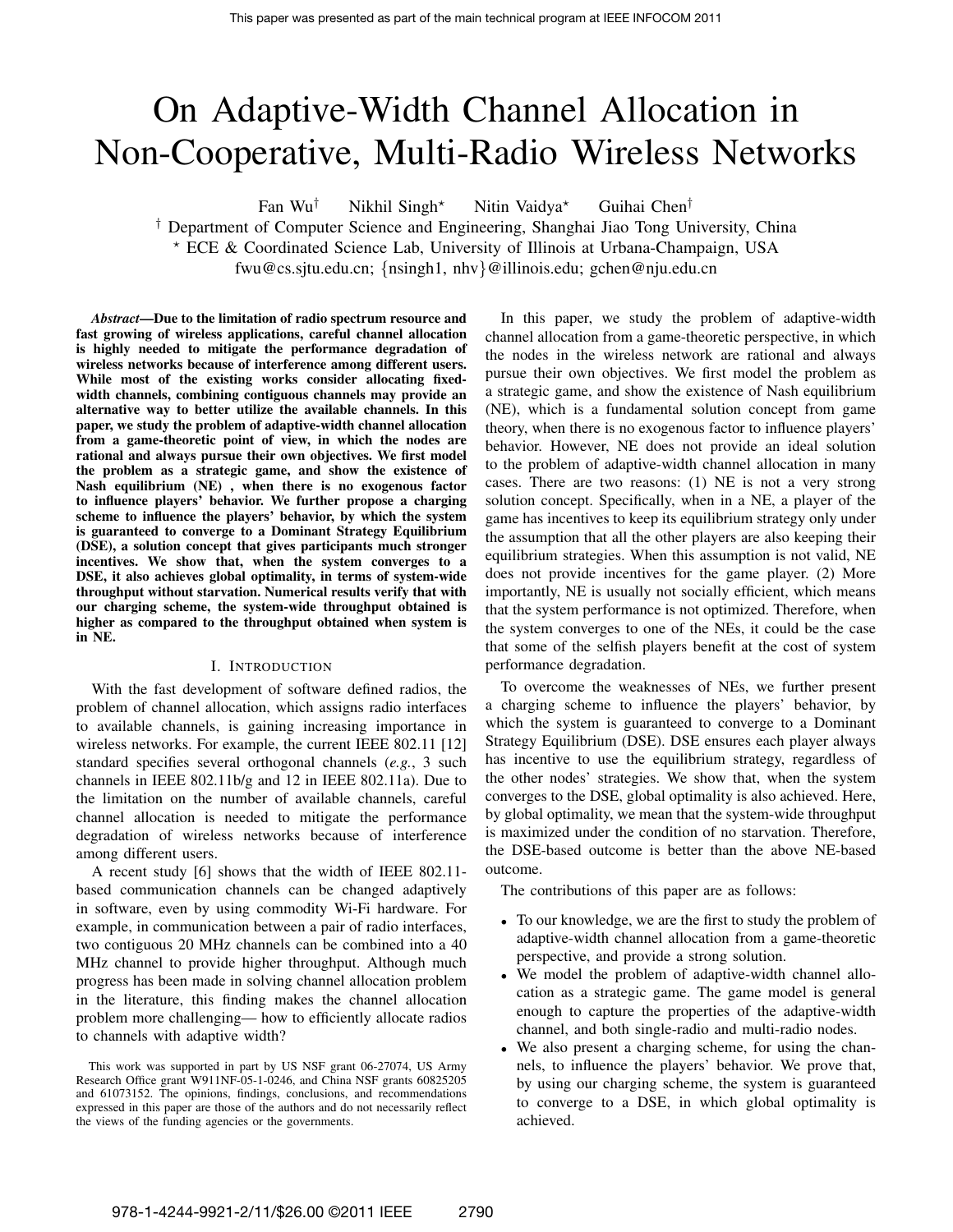The rest of the paper is organized as follows. In Section II, we present our system model and game model for the adaptivewidth channel assignment problem, and recall solution concepts used in this paper from game theory. In Section III, we prove the existence of NE without exogenous influence. In Section IV, we present a charging scheme to achieve a DSE with global optimality. In Section V, we report the evaluation results. In Section VI, we briefly review the related works. Finally, we conclude the paper and point out potential future works in Section VII.

## II. MODEL AND SOLUTION CONCEPTS

In this section, we introduce our system model and game model for the adaptive-width channel allocation problem, and recall some useful solution concepts from game theory.

#### *A. System Model*

We consider a static wireless network, where each node is equipped with one or multiple radio interfaces. We assume these radios can be tuned to operate on channels of arbitrary width. As in papers [8], [29], we assume that pairs of nodes need to communicate with each other over a single hop, and each node participates in only one of the communication sessions. We assume that the communication pairs' packets are backlogged, which means that every communication pair has infinite packets to send. We denote the set of communication pairs by  $N = \{1, 2, \ldots, n\}$ , where each element *i* has an identification number. In this paper, we assume the identification numbers are 1 through *n*.

To communicate, a pair of nodes need to tune one or multiple radios to their shared channel(s). We require that a transmission must be between two radios, where one acts as transmitter, and the other acts as receiver. So we only consider the case in which both nodes of a communication pair allocate the same number of radios to each of their shared channel(s). A pair of nodes can have parallel transmissions between them, if they both allocate more than one radios. Here, let each communication pair  $i \in N$  have  $r_i$  radio pairs (*i.e.*, both of the nodes have  $r_i$  radios). The radio pair distribution vector is denoted by  $R = (r_1, r_2, \dots, r_n)$ .

We assume there is a set of contiguous, orthogonal (noninterfering), and homogenous channels (*e.g.*, 3 such channels in IEEE 802.11b/g and 12 in IEEE 802.11a), denoted by *K*. The available channels are also numbered from 1 to *|K|*. We further assume that  $r_i \leq |K|, \forall i \in N$ . As shown in paper [6], off-the-shelf wireless radio can be tuned to a wider channel combined by contiguous channels, and the bit-rate on the combined channel is proportional to its bandwidth. We consider MAC layer protocol used are CSMA/CA based protocols (*e.g.*, IEEE 802.11 standards). Let *B* denote the bandwidth of a channel. We assume that we get a combined channel with bandwidth *λB* by combining *λ* contiguous channels. Let  $T(W_c, N_c)$  denote the effective aggregate throughput on channel *c*, where *c* can be a single channel or a set of contiguous channels, *W<sup>c</sup>* is the bandwidth of channel *c*, and *N<sup>c</sup>* is the number of radio pairs competing for *c*. Here, we assume that all the *N<sup>c</sup>* radio pairs are using the same center frequency and channel width. We leave the case in which radio pairs can compete for partially overlapping channels, to our future work. We assume that the effective aggregate throughput  $T(W_c, N_c)$  is a convex non-increasing function of  $N_c$  for  $N_c > 0$ , when the width of channel  $W_c$  is fixed (refer to [4]); and  $T(W_c, N_c)$  is a concave non-decreasing function of  $W_c$  for  $W_c > 0$ , when the number of competing radio pairs *N<sub>c</sub>* is fixed (refer to [6]). If  $c = \emptyset$  or  $N_c = 0$ , we define  $T(W_c, N_c) = 0$ . Figure 1 illustrates the effective aggregate throughput  $T(W_c, N_c)$  as a function of channel bandwidth  $W_c$ and the number of competing radio pairs *Nc*.



Fig. 1. Effective aggregate throughput  $T(W_c, N_c)$  as a function of channel bandwidth *Wc* and the number of competing radio pairs *Nc*.

Since it is shown that the effective aggregate throughput on a channel *c* can be shared equally among the radio transmitters using that channel [4], [5], we assume that each radio pair on channel *c* gets a throughput  $T(W_c, N_c)/N_c$ , when  $c \neq \emptyset$  and  $N_c > 0$ .

In this paper, we only consider a single collision domain, wherein all transmissions on the same channel will collide with each other. Extending our work to multiple collision domains is left for future study. We assume there is a common control channel, on which the nodes can communicate with each other without involving other nodes as intermediate relays.

#### *B. Game Model*

We model the problem of adaptive-width channel allocation as a strategic game, namely *channel allocation game*.

In the channel allocation game, we consider the set *N* of communication pairs as players. In the rest of the paper, we use player and communication pair interchangeably. We assume players do not collude/cooperate with each other. Each player *i*  $∈$  *N* has  $r_i$  radio pairs. The strategy of a player  $i ∈ N$  is its radio-channel allocation vector:

$$
s_i = (s_{i,1}, s_{i,2}, ..., s_{i,c}, ..., s_{i,|K'|}),
$$

where  $K'$  is a set of reorganized channels including single (original) channels and combined channels:

$$
\bigcup_{c \in K'} c = K,\tag{1}
$$

and  $s_{i,c}$  is the number of radio pairs that player *i* allocates on a channel  $c \in K'$ . The reorganized channels in  $K'$  are also numbered from 1 to  $|K'|$ . In this paper, we do not consider the case in which the nodes cooperatively decide how to reorganize the channels. This cooperation leads to a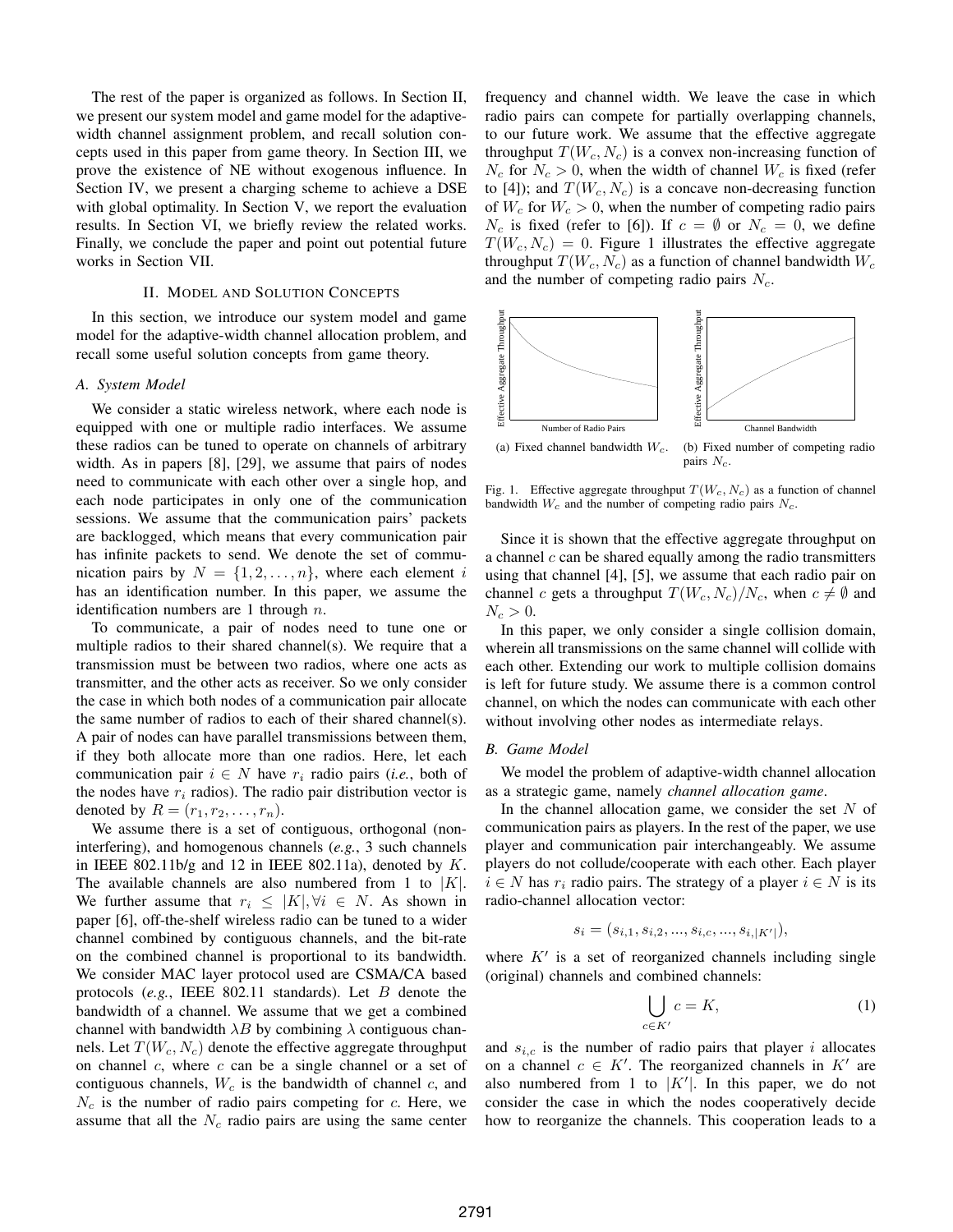coalitional game. Instead, we assume that  $K'$  is computed, independent of players strategies, by the system administrator, and then broadcasted to the players via the control channel. We leave the problem of channel allocation in cooperative wireless network to our future work. In contrast to the process of channel reorganization, channel allocation is done in a distributed manner.

The strategy profile *s* is a matrix composed of all the players' strategies:

$$
s = (s_1, s_2, ..., s_n)^T.
$$

As a notational convention, *s−<sup>i</sup>* represents the strategy profile of all players except player *i*. Note that  $s = (s_i, s_{-i})$  is a complete strategy profile, in which player *i* takes strategy *s<sup>i</sup>* and the other players take strategy profile *s−<sup>i</sup>* .



Fig. 2. A toy example of channel allocation, where  $N = \{P_1, P_2, P_3\}$ ,  $K' = \{c'_1, c'_2\}$  (here,  $c'_1 = \{c_1\}$ ,  $c'_2 = \{c_1, c_2\}$ ), and  $r_1 = r_2 = r_3 = 2$ .

Figure 2 shows an example of channel allocation, with 3 players  $N = \{P_1, P_2, P_3\}$  and 3 original channels  $K =$  ${c_1, c_2, c_3}$ . Each player has 2 radio pairs. Channel 2 and channel 3 are combined into a larger channel, resulting in a new channel set  $K' = \{c'_1, c'_2\}$ , where  $c'_1 = \{c_1\}$  and  $c'_2 = \{c_1, c_2\}$ . In Figure 2, player 1 places its 2 radio pairs on channel  $c'_1$  and the combined channel  $c'_2$ , respectively; player 2 only use 1 radio pair and tunes it to the combined channel  $c_2$ ; player 3 tune both of its radio pairs to  $c_1$ . Hence, the strategies taken by the players are:  $s_1 = (1, 1), s_2 = (0, 1),$ and  $s_3 = (2, 0)$ .

Given a strategy profile *s*, the number of radio pairs used by a player *i* cannot be larger than its "radio constraint":

$$
\sum_{c \in K'} s_{i,c} \le r_i, \forall i \in N.
$$
 (2)

Here, the inequality indicates that it is not necessary for a player to use up all its radio pairs. Similarly, the number of radio pairs competing for a channel *c* is:

$$
N_c(s) = \sum_{i \in N} s_{i,c}.\tag{3}
$$

Hence, the throughput a player *i* gets from a channel *c* is:

$$
T_{i,c}(s) = \frac{s_{i,c}}{N_c(s)} \cdot T(W_c, N_c(s)),
$$
\n(4)

and the total throughput a player *i* gets is:

$$
T_i(s) = \sum_{c \in K'} T_{i,c}(s). \tag{5}
$$

Finally, the system throughput is:

$$
T(s) = \sum_{i \in N} T_i(s) = \sum_{c \in K'} T(W_c, N_c(s)).
$$
 (6)

We assume that the players are rational and their objective is to maximize their own utilities. We denote the utility of a player  $i \in N$  by  $u_i$ :

$$
u_i(s) = v_i(s) - p_i(s),
$$
 (7)

where  $v_i(s)$  is player *i*'s valuation on the outcome of the strategy profile  $s$ , and  $p_i(s)$  is a charge for using the channels. For simplicity, we assume the valuation is proportional to the player's throughput:

$$
v_i(s) = \alpha T_i(s),\tag{8}
$$

where  $\alpha$  is a positive constant coefficient. A well-designed charging formula can influence players' strategies and achieve good system-wide performance. In Section III, we study the NE the system converges to when there is no charging scheme to influence players' strategies (*i.e.*,  $p_i(s) = 0$ ). In Section IV, we present a charging scheme, and show that the system converges to a DSE, in which global optimality is also achieved.

#### *C. Solution Concepts*

In this section, we review some solution concepts used in this paper from game theory.

*Definition 1 (Nash Equilibrium [21]):* A strategy profile *s ?* is a Nash Equilibrium of a strategic game, if for any player  $i \in N$  and any strategy  $s_i \neq s_i^*$ ,

$$
u_i(s_i^*, s_{-i}^*) \ge u_i(s_i, s_{-i}^*). \tag{9}
$$

*Definition 2 (Dominant Strategy Equilibrium [9], [21]):* A strategy profile  $s^*$  is a dominant strategy equilibrium of a strategic game, if for any player  $i \in N$ , any strategy  $s_i \neq s_i^*$ , and any strategy profile of the other players *s−<sup>i</sup>* ,

$$
u_i(s_i^*, s_{-i}) \ge u_i(s_i, s_{-i}).
$$
\n(10)

In reality, any practical solution to the channel allocation game should satisfy some additional requirements. First of all, there should not be any starvation. Second, it should satisfies *social efficiency*, which means that the system-wide throughput should be maximized. Integrating these two requirements, we define the concept of global optimality for a solution<sup>1</sup>.

*Definition 3:* (Global Optimality) In a channel allocation game, suppose that  $s^*$  is a strategy profile of channel allocation. We say  $s^*$  is *globally optimal* if the following two requirements are met:

- 1) No starvation:  $T_i(s^*) > 0, \forall i \in N$ .
- 2) Social efficiency:  $T(s^*) \geq T(s), \forall s \neq s^*$ , if *s* satisfies requirement (1).

We note that the globally optimal channel allocation might not be unique. But all globally optimal channel allocations have the same system-wide throughput.

<sup>&</sup>lt;sup>1</sup>Our definition of global optimality is slightly different from a traditional definition, which usually considers the optimization of a single metric (*e.g.*, throughput).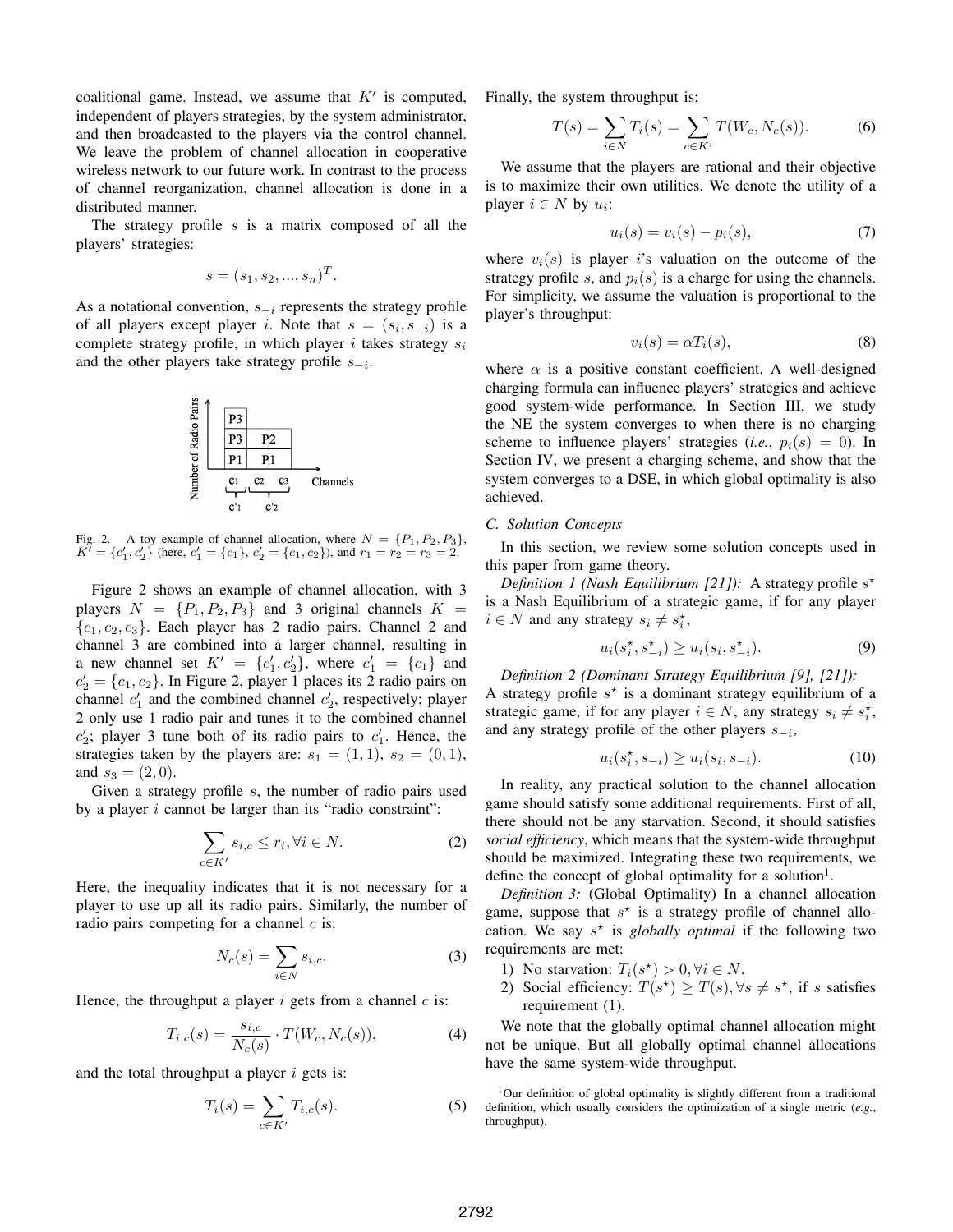#### III. EXISTENCE OF NASH EQUILIBRIUM

In this section, we study the existence of Nash equilibrium, when there is no charging scheme to influence players' strategies. Hence, each player's objective becomes solely maximizing its throughput:

$$
u_i(s) = \alpha T_i(s).
$$

We present an algorithm to compute a NE channel allocation strategy profile. The Nash equilibrium approach in this section is obtained using some modifications to the Nash equilibrium scheme in [8].

Due to space limitations, we omit the proofs in this paper. Please refer to an extended version of the paper [27] for details of our proofs.

#### *A. Computing NE*

Since contiguous channels can be combined into a wider channel in our model, we require that the computed set of reorganized channels should contain all the original channels.

Algorithm 1 Algorithm for computing a NE channel allocation strategy profile.

Input: A set of nodes *N*, a set of channels *K*, and a vector of radio pair distribution *R*.

Output: A channel allocation strategy profile  $s^*$  and a set of reorganized channels *K?* .

1:  $K^* \leftarrow \emptyset$ ;  $s^* \leftarrow 0^{|N|, |K|}$ . 2: if  $\sum_{i \in N} r_i < |K|$  then 3:  $q \leftarrow [K]/\sum_{i \in N} r_i]; d \leftarrow [K] \mod \sum_{i \in N} r_i.$ 4:  $k \leftarrow 1$ . 5: **for**  $j = 1$  to  $\sum_{i \in N} r_i$  do 6: if  $j \leq d$  then 7:  $K^* \leftarrow K^* \cup \{\{k, \ldots, k+q\}\}; k \leftarrow k+q+1.$ 8: else 9:  $K^*$  ←  $K^*$  ∪ {{ $k, ..., k + q - 1$ }};  $k$  ←  $k + q$ . 10: end if 11: end for 12: else 13:  $K^* \leftarrow K$ . 14: end if 15: for all  $i \in N$  do 16: **for**  $j = 1$  to  $r_i$  do 17:  $c \leftarrow argmin(N_c(s^{\star}))$ . *c∈K?* 18: *s ?*  $\tau_{i,c}^{\star} \leftarrow 1.$ 19: end for 20: end for 21: **return**  $s^*$  and  $K^*$ .

Algorithm 1 shows the pseudo-code of our algorithm for computing a NE channel allocation strategy profile. In lines 2-14, we reorganize the channels by combining contiguous channels, if the total number of radio pairs is less than that of the channels, such that  $\sum_{i \in N} r_i \ge |K^\star|$ . In this case, we create *d* combined channels, each containing  $\lfloor |K| / \sum_{i \in N} r_i \rfloor + 1$ original channels, and  $\sum_{i \in N} r_i - d$  (combined) channels, each containing  $\lfloor |K| / \sum_{i \in N} r_i \rfloor$  original channels. In lines 15-20,

we evenly distribute all the radio pairs to the reorganized channels, and ensure that each player has at most 1 radio pair on any channel. Here, *argmin*() function is a deterministic function. When there is a tie, the function return the channel with the smallest identification number. Finally, the algorithm returns a NE channel allocation strategy profile  $s^*$  and a set of reorganized channels *K?* .

#### *B. Analysis*

In this section, we prove that the channel allocation strategy profile  $s^*$  computed by Algorithm 1 is a NE on the set of reorganized channels *K?* . We distinguish two cases in our analysis.

- 1)  $\sum_{i \in N} r_i < |K|$ : The total number of radio pairs is less than the number of channels.
- 2)  $\sum_{i \in N} r_i \ge |K|$ : The total number of radio pairs is no less than the number of channels.

We first consider the case, where the total number of radio pairs is less than the number of channels, *i.e.*,  $\sum_{i \in N} r_i <$ *|K|*. Considering the properties of the effective aggregate throughput function  $T(W_c, N_c)$ , to maximize the system-wide throughput, we should combine the original channels into  $\sum_{i \in \mathbb{N}} r_i$  channels and allocate one radio pair to each of the reorganized channels. Due to the concavity of the effective aggregate throughput function  $T(W_c, N_c)$  when  $N_c$  is fixed, the maximal system-wide throughput is achieved only when the original channels are evenly distributed into the combined channels:

$$
\max\{W_c|c \in K^{\star}\} - \min\{W_c|c \in K^{\star}\} \le B. \tag{11}
$$

We also show that it is a NE by allocating one radio pair to each of the reorganized channels in *K?* .

*Lemma 1:* When  $\sum_{i \in N} r_i \leq |K|$ , channel allocation  $s^*$  on channel set  $K^*$  is a Nash equilibrium, if  $N_c(s^*) = 1, \forall c \in K^*$ . When  $\sum_{i \in N} r_i \le |K|$ , we have  $\sum_{i \in N} r_i = |K^*|$ , and Algorithm 1 allocates exactly one radio pairs to each channel in  $K^*$ . Therefore,  $s^*$  and  $K^*$  computed by Algorithm 1 satisfy Lemma 1, when  $\sum_{i \in N} r_i < |K|$ .

We now consider the other case, where the total number of radio pairs is no less than that of the channels, *i.e.*,  $\sum_{i \in N} r_i \geq$  $|K|$ . In this case, we do not combine any channel  $(K^* = K)$ . A sufficient condition for NE was shown in [8]:

*Lemma* 2: [8] When  $\sum_{i \in N} r_i \ge |K|$ , a channel allocation  $s^*$  on channel set  $K^*$  is a Nash equilibrium, if it satisfies the following two conditions:

1) 
$$
|N_c - N_{c'}| \leq 1, \forall c, c' \in K^*.
$$

2) 
$$
s_{i,c}^{\star} \leq 1, \forall i \in N, \forall c \in K^{\star}
$$
.

Noting that line 17 and line 18 of Algorithm 1 indicate the two conditions in Lemma 2, respectively,  $s^*$  and  $K^*$  computed by Algorithm 1 also satisfy the sufficient condition shown in Lemma 2, when  $\sum_{i \in N} r_i \ge |K|$ .

Combining Lemma 1 and Lemma 2, we can get the following conclusion.

*Theorem 1:* The channel allocation strategy profile  $s^*$  computed by Algorithm 1 is a NE on channel set  $K^*$ .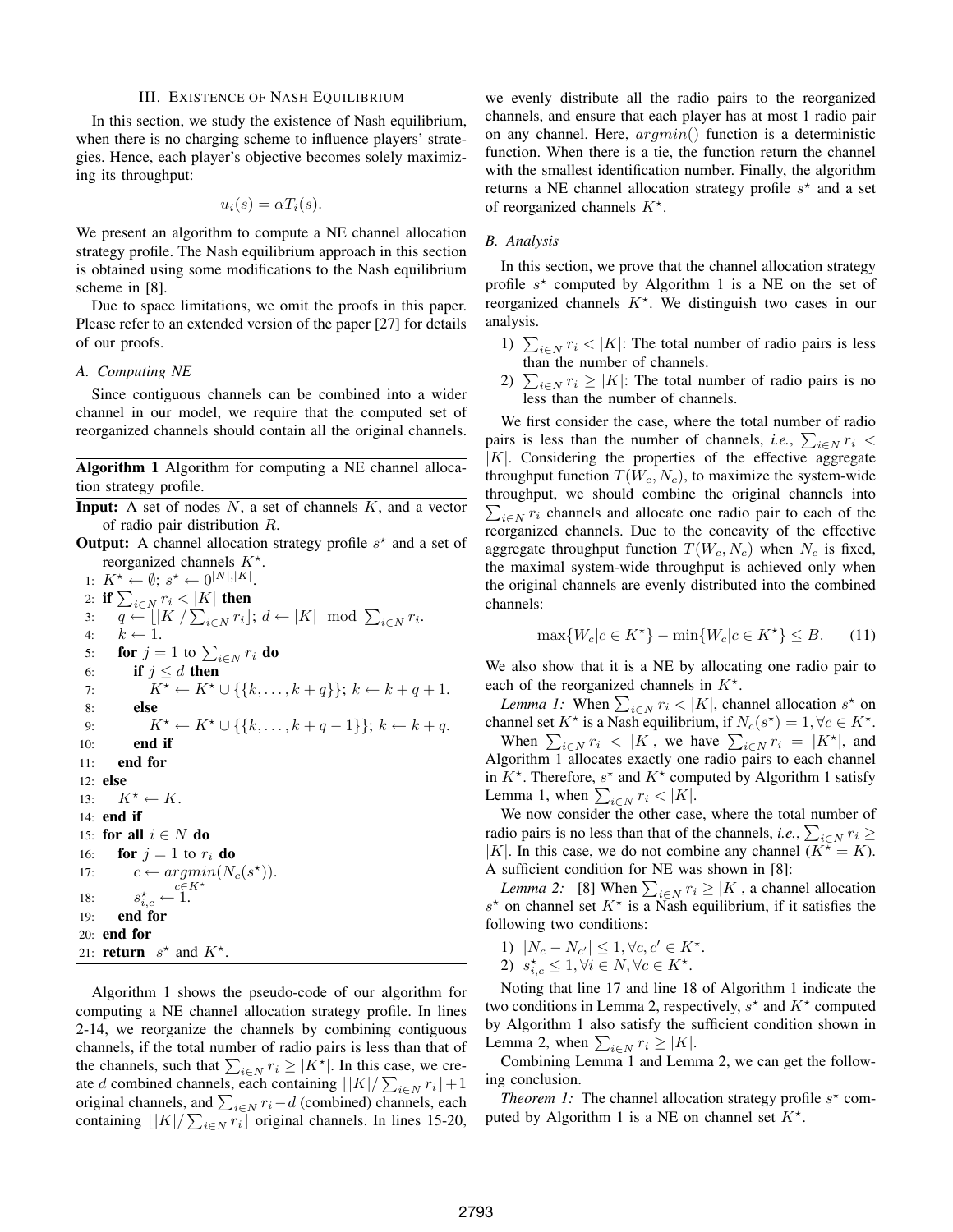#### IV. ACHIEVING GLOBAL OPTIMALITY

As we have mentioned, NE has its weaknesses, and global optimality may not be achieved in NEs. Figure 3 shows an example, in which global optimality can be achieved by using another channel allocation, instead of the NE channel allocation computed in the previous section.



Fig. 3. An example of channel allocations, showing that system-wide throughput achieved by NE (left) can be improved by minimizing the number of players on each channel, using a better channel allocation (right). Here  $N = \{P_1, P_2, P_3\}, K = \{c_1, c_2, c_3\}, \text{ and } r_1 = r_2 = r_3 = 2.$ 

In this section, we overcome NE's weaknesses by introducing a carefully designed charging scheme, by which the system is guaranteed to achieve DSE. Hence, each player's objective is maximizing its utility, which is the difference between the player's valuation on its throughput and the charge for using the channels:

$$
u_i(s) = \alpha T_i(s) - p_i(s). \tag{12}
$$

We also show that the DSE achieves the global optimality in terms of system-wide throughput, under the condition of no starvation.

In [29], the authors presented a charging scheme, which also ensures the system converges to DSE with global optimality<sup>2</sup>. However, their solution does not consider adaptive-bandwidth channels. Thus some of the channels are left unused if the number of radio pairs is less than that of the channels. Furthermore, when the other players follow the DSE channel allocation strategy profile, a player's utility is always nonpositive, which may hurt the player's incentives to participate the channel allocation game. In contrast, we propose a charging scheme to guarantee that a player can always get positive utility by following the DSE strategy, no matter what strategies the other players take.

# *A. Charging Scheme*

Our objective is to make the system converge to a globally optimal channel allocation. However, if we allow the players to choose the channels arbitrarily, most likely the system would either not converge at all, or converge to an state that is not globally optimal, as shown in the previous section. Therefore, we need to introduce a scheme in order to influence the strategies of the players. Here the scheme we use is to charge the players for using the channels.

As in the literature (*e.g.*, [7], [25], [30]–[32]), we assume that there is a virtual currency in the system. Each player has to pay some virtual money to the system administrator based

 ${}^{2}$ In [29], the authors proved that the achieved equilibrium is a Strongly Dominant Strategy Equilibrium, which is a subset of DSE.

on the outcome of the channel allocation game. We regard this charge as the fee for using the channels.

We now assume that we have a globally optimal channel allocation  $s^*$  on channel set  $K^*$ .<sup>3</sup> (We will explain how to compute  $s^*$  in Section IV-B.)

In reality, a charging scheme for the channel allocation game should satisfy some additional requirements.

1) The charge to each player should be non-negative. In other words, the system administrator should not pay out any virtual money for the channel allocation.

$$
\forall i \in N, p_i \ge 0.
$$

2) Given the globally optimal channel allocation  $s^*$ , the total charges should not be larger than the value of the globally optimal system-wide throughput.

$$
\sum_{i \in N} p_i \le \alpha T(s^*).
$$

Before introducing the charging scheme, we need to define a strategy subtraction operation "*ª*" between two strategies of a player *i* on channel set *K?* :

$$
s_i \ominus s'_i \stackrel{\text{def}}{=} ((s_{i,c} - s'_{i,c} > 0) ? (s_{i,c} - s'_{i,c}) : 0)_{c \in K^*}.
$$

Here, the strategy subtraction operation calculates the difference between each pair of corresponding elements in the two strategies. If the difference is not positive, then the operation lets the result element be 0. Intuitively, the strategy subtraction operation calculates the difference between two channel allocation strategies, without resulting in any negative number of radio pairs allocated onto a channel.

Let  $\hat{s}_i$  denote the difference between player *i*'s strategy  $s_i$ and its strategy in the globally optimal channel allocation *s ?* :

$$
\hat{s}_i = s_i \ominus s_i^\star. \tag{13}
$$

We now define the charge of player *i* as follows:

$$
p_i(s) = \alpha \left( T(s_i \ominus \hat{s}_i, s_{-i}) - T(s) + \bar{T}_i(s) + \hat{T}_i(s) \right), \tag{14}
$$

where

$$
\bar{T}_i(s) = \sum_{c \in K^* \wedge N_c(s) = \hat{s}_{i,c}} \hat{s}_{i,c} T(W_c, 1),\tag{15}
$$

$$
\hat{T}_i(s) = \sum_{c \in K^\star} \left( \frac{\hat{s}_{i,c}}{N_c(s)} \cdot T(W_c, N_c(s)) \right). \tag{16}
$$

Intuitively, there are three parts within bigger parentheses in the charging formula. The first part  $T(s_i \oplus \hat{s}_i, s_{-i}) - T(s)$ calculates the degradation of system-wide throughput, if the player *i* deviate from  $s_i^*$  by allocating extra radio pairs specified in  $\hat{s}_i$  to the channels. We note that this part can

<sup>&</sup>lt;sup>3</sup>Given a globally optimal channel allocation, a straightforward way to enforce the channel allocation is to punish any deviating player with an infinite charge. However, such an approach may hurt the players' willingness to participate the channel allocation game. For example, a player may not deliberately deviate, but may happen to somewhat deviate from the globally optimal channel allocation, because her information is incomplete or inconsistent with others when computing the channel allocation. Therefore, we present an alternative charging scheme in this paper.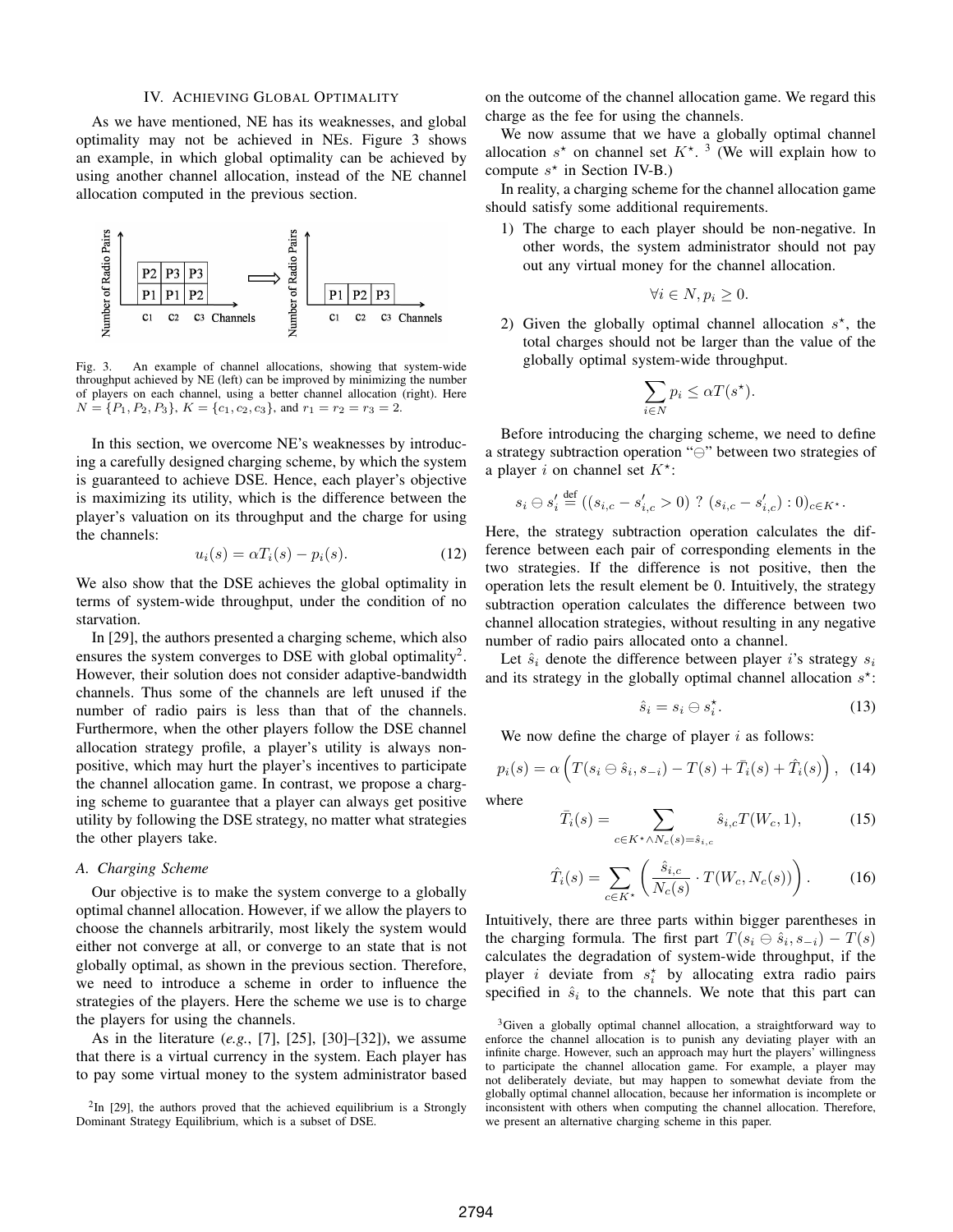be negative if the player *i* increases system-wide throughput by using strategy  $s_i$  instead of  $s_i^*$ , when the other players take strategy profile *s−<sup>i</sup>* . This happens when the player *i* luckily allocates an extra radio pair to a free channel (*i.e.*, a channel not occupied by any other player). The second part  $\overline{T}_i(s)$ represents the throughput got by the player *i* using extra radio pairs specified in  $\hat{s}_i$  on the free channel(s). Puting the first two parts together, we get the throughput degradation on channels that are not free. Since the second part cancels the possible system-wide throughput increment achieved by player *i* by allocating radios to the free channels, we note that the sum of first two parts is always non-negative. The third part  $\hat{T}_i(s)$ is the total throughput got by the extra radio pairs specified in  $\hat{s}_i$ . We also note that, if  $s_i = s_i^*$ , then  $p_i = 0$ ; otherwise,  $p_i \geq 0$ .

Before showing that the channel allocation strategy profile  $s^*$  is a DSE on channel set  $K^*$ , we first show the following lemma.

*Lemma 3:* If a channel allocation strategy profile  $s^*$  is globally optimal on channel set  $K^*$ , then  $s_{i,c}^* \in \{0,1\}$ ,  $\forall i \in$ *N*,  $∀c ∈ K<sup>*</sup>$ .

Based on Lemma 3, we get the following theorem.

*Theorem 2:* If the above charging scheme is used, then it is a DSE when each player *i* takes channel allocation strategy  $s_i^*$  on channel set  $K^*$ .

By Theorem 2, it is straightforward to conclude that, if  $s^*$ is a globally optimal channel allocation strategy profile, then the DSE achieved is also globally optimal.

#### *B. Globally Optimal Channel Allocation*

To implement the DSE, every player must share the same algorithm for computing the globally optimal channel allocation strategy profile  $s^*$  and the set of reorganized channels  $K^*$ . In this section, we present an algorithm that requires perfect information of the network. We assume every player can obtain such information by broadcasting beacons, containing one's identification number and number of radio pairs, and listening beacons from the other players, in the control channel.

Algorithm 2 shows the pseudo-code of our algorithm for computing a globally optimal channel allocation strategy profile. The first part of the algorithm (lines 2-14) is identical to that of Algorithm 1, which reorganize the channels according to the total number of radio pairs, such that  $\sum_{i \in N} r_i \ge |K^{\star}|$ . Next, the algorithm evenly distribute the players onto the reorganized channels (lines 15-18). If the number of players is less than that of the channels, the algorithm keeps allocating each unoccupied channel with a player who still has unused radio pair, until all the channels are occupied (lines 19-26). For fairness, the algorithm tries to make every player has almost the same number of radio pairs allocated, unless it does not has sufficient number of radio pairs. Finally, the algorithm returns a globally optimal channel allocation strategy profile  $s^*$  and a set of reorganized channels *K?* .

It is straightforward to see the correctness of Algorithm 2, because the algorithm always fully utilizes all the channels and causes minimal system-wide throughput degradation, while ensuring that no player get starved.

Algorithm 2 Algorithm for computing a globally optimal channel allocation strategy profile.

Input: A set of nodes *N*, a set of channels *K*, and a vector of radio pair distribution *R*.

**Output:** A channel allocation strategy profile  $s^*$  and a set of reorganized channels *K?* .

1:  $K^* \leftarrow \emptyset$ ; Initialize  $s^*$ . 2: if  $\sum_{i \in N} r_i < |K|$  then<br>3:  $q \leftarrow \lfloor |K| / \sum_{i \in N} r_i \rfloor$ ;  $d \leftarrow |K| \mod \sum_{i \in N} r_i$ . 4:  $k \leftarrow 1$ . 5: **for**  $j = 1$  to  $\sum_{i \in N} r_i$  do 6: if  $j \leq d$  then 7:  $K^* \leftarrow K^* \cup \{\{k, \ldots, k+q\}\}; k \leftarrow k+q+1.$ 8: else 9:  $K^* \leftarrow K^* \cup \{\{k, \ldots, k + q - 1\}\}; k \leftarrow k + q.$ 10: end if 11: end for 12: else 13:  $K^* \leftarrow K$ . 14: end if 15: for all  $i \in N$  do 16:  $c \leftarrow argmin(N_c(s^{\star}))$ . *c∈K? ? i,c ←* 1. 17: *s* 18: end for 19:  $i \leftarrow 0$ . 20: **while**  $∃c ∈ K<sup>★</sup>, N<sub>c</sub>(s<sup>★</sup>) = 0$  **do** 21: repeat 22:  $i \leftarrow (i \mod |N|) + 1.$ 23: **until**  $\sum_{c \in K^*} s^*_{i,c} < r_i$ 24:  $c \leftarrow argmin(N_c(s^{\star}))$ . *c∈K? ? i,c ←* 1. 25: *s* 26: end while 27: **return**  $s^*$  and  $K^*$ .

*Theorem 3:* The channel allocation strategy profile  $s^*$  and the set of reorganized channels  $K^*$  computed by Algorithm 2 is globally optimal.

# V. NUMERICAL RESULTS

We evaluate the channel allocation outcome achieved in the NE and the DSE. The objective of our simulations is twofold. One is to verify that our charging scheme indeed overcomes the weaknesses of NE, and ensures that the system achieves DSE. The other one is to measure the influence of our scheme on the system performance, in terms of system-wide throughput.

#### *A. Methodology*

In the evaluations, a basic CSMA/CA protocol with binary slotted exponential back-off is used for MAC layer protocol. The values of the parameters used to obtain numerical results are listed in Table I. Our charging scheme is applied only when evaluating the DSE, while not for evaluating the NE.

Node Behavior: In our evaluations, we compare two kinds of node behavior: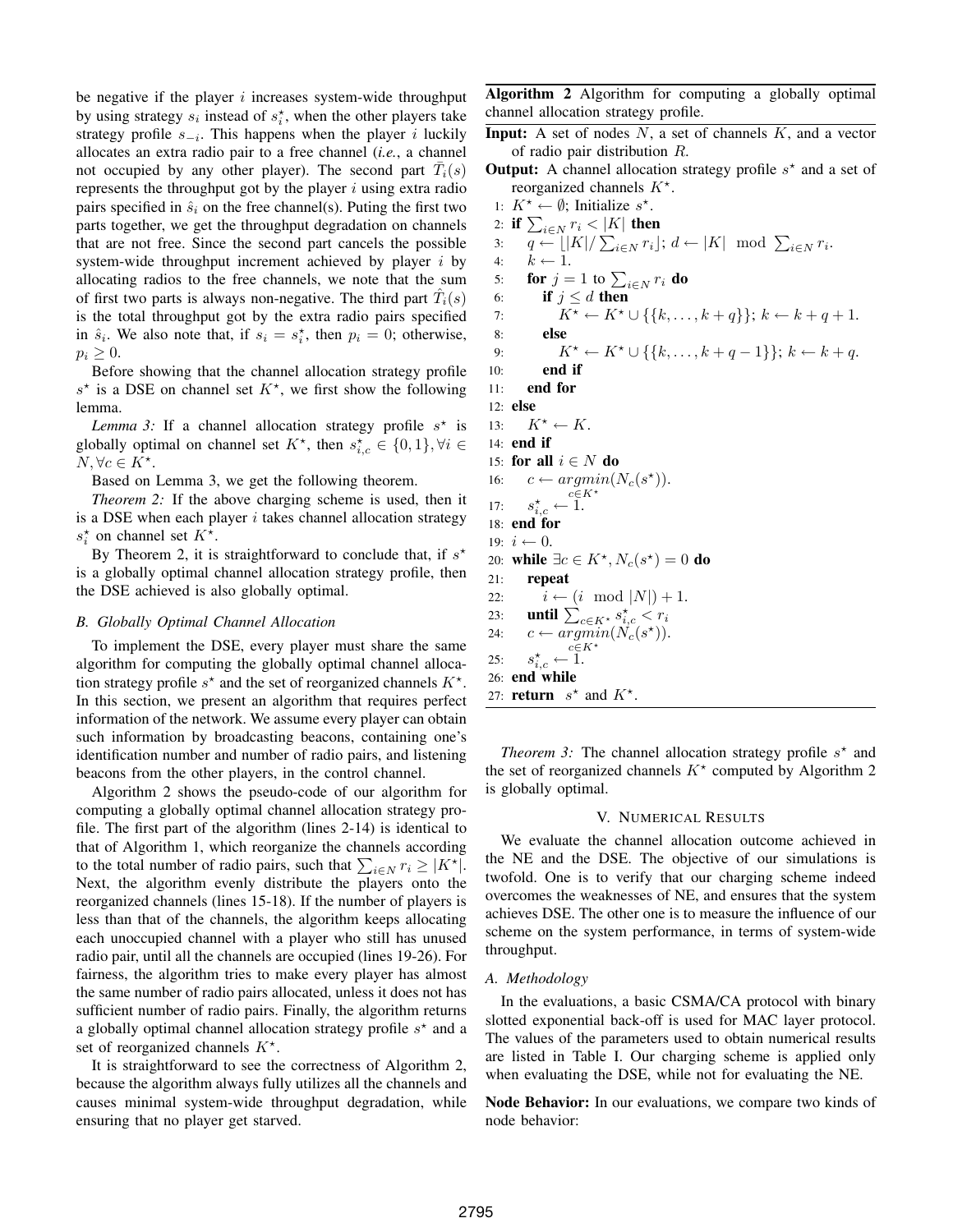TABLE I PARAMETERS USED TO OBTAIN NUMERICAL RESULTS

| Packet Payload            | 1450 bytes  |
|---------------------------|-------------|
| PHY&MAC Header            | 50 bytes    |
| <b>ACK Packet Size</b>    | 30 bytes    |
| Minimum Contention Window | 32          |
| Number of Backoff Stages  | 5           |
| Original Channel Bit Rate | 1 Mbps      |
| Propagation Delay         | $1 \mu s$   |
| Slot Time                 | 50 $\mu$ s  |
| <b>SIFS</b>               | $28 \mu s$  |
| <b>DIFS</b>               | 128 $\mu$ s |
| <b>ACK Timeout</b>        | $300 \mu s$ |
| $\alpha$                  |             |

- Following NE/DSE: Following one's corresponding strategy in the NE/DSE channel allocation strategy profile computed by our algorithms.
- Deviating NE/DSE: Unilaterally deviating from one's corresponding strategy in the NE/DSE channel allocation strategy profile computed by our algorithms. For each of the radio pairs, the deviating player randomly chooses to use or not use the channel with equal probabilities.

Metrics: We evaluate two metrics:

- *•* Utility: Utility is the difference between the player's valuation on throughput and charge for using the channels.
- *•* System-wide throughput: System-wide throughput is the sum of all the players' throughputs.

# *B. Impact of Player's Behavior on Its Utility*

In our first set of simulations, we evaluate the impacts of a player's behavior on its own with or without our charging scheme, and compare the strength of the incentives provided by NE and DSE. In this set of simulations, we assume there are 20 players and 12 channels in the system. The number of radio pairs on each player is uniformly selected in [1*,* 3]. Each simulation is repeated 1000 times. Due to the limitation of space, we only show the results of the first 50 runs. In each run, we record the players' utilities obtained by following NE/DSE and deviating from NE/DSE, while the other players' strategy profile does not change.



Fig. 4. Utilities of player 6 obtained by following the NE vs. deviating from the NE, when the other players deviate from the NE channel allocation strategy profile.

Figure 4 shows the utilities of a randomly selected player (player 6) obtained by following the NE and deviating from the NE, when the other players deviate from the NE channel allocation strategy profile. We note that the results for the other players are similar to that of player 6. The figure shows that, in some runs, the utility of following the NE is no less than that of deviating from the NE; while in the other runs, deviating is better than following. This result shows that NE cannot provide any incentive for a player, when the other players do not follow the NE strategy profile.



Fig. 5. Utilities of player 6 obtained by following the DSE vs. deviating from the DSE, when the other players deviate from the DSE channel allocation strategy profile.

Figure 5 shows the utilities of a the same player (player 6) obtained by following the DSE and deviating from the DSE, when the other players deviate from the DSE channel allocation strategy profile. The figure shows that the utility of a player while following the DSE is always no lower than that of deviating. Furthermore, the utility of following is always positive, while that of deviating is negative most of the time. Therefore, when our charging scheme is used, the incentives for using the DSE strategy is always guaranteed, no matter what the other players' strategy profile is. This result verifies that players cannot benefit by deviating from the DSE channel allocation strategy profile, when our charging scheme is used. So that our charging scheme indeed guarantee the convergence to the DSE.

We observe that the peak utility of a player in Figure 4 is higher than that in Figure 5 (*i.e.*, 1.23 in Figure 4 and 0.88 in Figure 5). This is because a player always wants to use up all of its radio pairs, when our charging scheme is not applied and there exist other competing player. However, this higher peak utility is achieved as a cost of system-wide throughput degradation, which will be shown in the next set of evaluations.

#### *C. Performance of the Channel Allocation Game*

Our second set of simulations is to evaluate system performance, in terms of system-wide throughput, when our charging scheme is applied or not. As shown in previous sections, with our charging scheme, the system converges to a DSE; otherwise, the system converges to a NE. Here, we use DSE-based and NE-based outcomes to represent the results of the two cases, respectively. In the evaluation, we repeat each simulation until the convergence level 10*−*<sup>6</sup> is reached.

Figure 6 shows the system-wide throughputs achieved by NE-based and DSE-based outcomes as a function of number of players, where the number of channels is 12 and the number of radio pairs on each player is randomly selected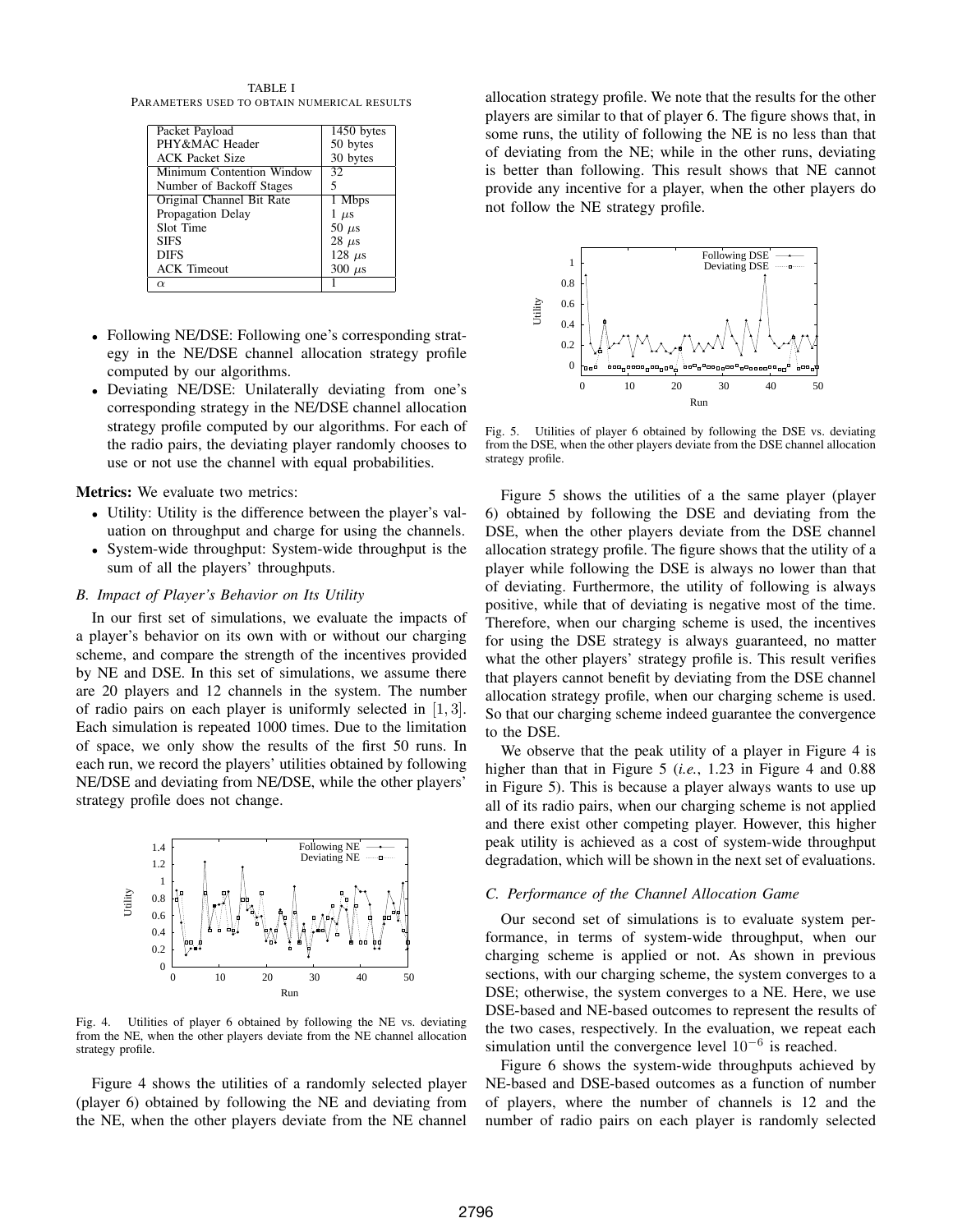

Fig. 6. System-wide throughputs achieved by NE-based and DSE-based outcomes as a function of number of players, when the number of channels is 12 and the average number of radio pairs per player is 2.

in [1*,* 3]. When the number of players is no more than 12 (resource is relatively abundant to competitors), NE-based and DSE-based outcomes achieve almost the same systemwide throughput. However, the selfish nature of the players makes the performance of NE-based outcome more and more worse than that of DSE-based outcome, with the growth of the number of players. Specifically, when there are 50 players, the system-wide throughput of the DSE-based outcome is 0.63 Mbps (or 6.59%) higher than that of the NE-based outcome.



Fig. 7. System-wide throughputs achieved by NE-based and DSE-based outcomes as a function of number of channels, when the number of players is 20 and the average number of radio pairs per player is 5.



Fig. 8. System-wide throughputs achieved by NE-based and DSE-based outcomes for different average numbers of radio pairs per player, when the number of players and channels are is 10 and 12, respectively.

Figure 7 and Figure 8 show the system-wide throughputs achieved by NE-based and DSE-based outcomes as a function of number of channels and average number of radio pairs per player, respectively, when the other factors are fixed. Again, these results show that DSE-based outcome always performs at least as good as that of NE-based outcome.

The above results show that DSE-based outcome is more desirable than NE-based outcome. In other words, the usage of our charging scheme is important in improving system-wide throughput.

# VI. RELATED WORK

In this section, we first review related works on channel allocation that assume cooperation of participants, and then review the works with selfish participants.

#### *A. Cooperative Channel Allocation*

The channel allocation problem was first studied in cellular networks. We refer to [13] for a comprehensive survey.

A number of works were presented for wireless LANs (WLANs). For instance, Mishra et al. [18] utilized weighted graph coloring to address channel allocation for WLANs. Mishra et al. [19] used client-driven mechanisms to address the joint problem of channel allocation and load balancing in centrally managed WLANs.

Channel allocation problems are also studied in wireless mesh networks (WMNs). For example, Alicherry et al. [1], Raniwala et al. [23], and Kodialam et al. [14] considered channel allocation together with routing or scheduling in order to maximize network throughput. Some other works (*e.g.*, [22]) focused on the channel allocation problem in rural mesh networks built with directional antennas.

The channel allocation problem is also studied in other wireless networks, such as ad-hoc networks (*e.g.*, [16]) and software defined radio networks (*e.g.*, [11]).

#### *B. Channel Allocation with Selfish Participants*

The related works described in VI-A require that all nodes in the network must be cooperative. Here cooperative means that the nodes unconditionally obey a central control or behave strictly according to prescribed protocol. However, this assumption is not valid when the network consists of selfish nodes, whose goals are to maximize their payoff. With the existence of selfish nodes, assigning radios to channels becomes a *game*.

In an earlier work, Felegyhazi et al. [8] studied Nash Equilibria in a static multi-radio multi-channel allocation game. Later, Wu et al. [29] proposed a mechanism to make the multi-radio multi-channel allocation game converge to a much stronger equilibrium state, called strongly dominant strategy equilibrium (SDSE), in which optimal system throughput is achieved. Both of these works considered the problem in a single collision domain. Recently, a number of strategyproof auction-based spectrum allocation mechanisms (*e.g.*, TRUST [34], VERITAS [33], and SMALL [28]) have been proposed to solve the channel allocation problem in multiple collision domain. Another important related work on channel allocation game is [10], in which the authors proposed a graph coloring game model and discussed the price of anarchy under various topology conditions such as different channel numbers and bargaining strategies. However, none the the above work considers adaptive-width channels.